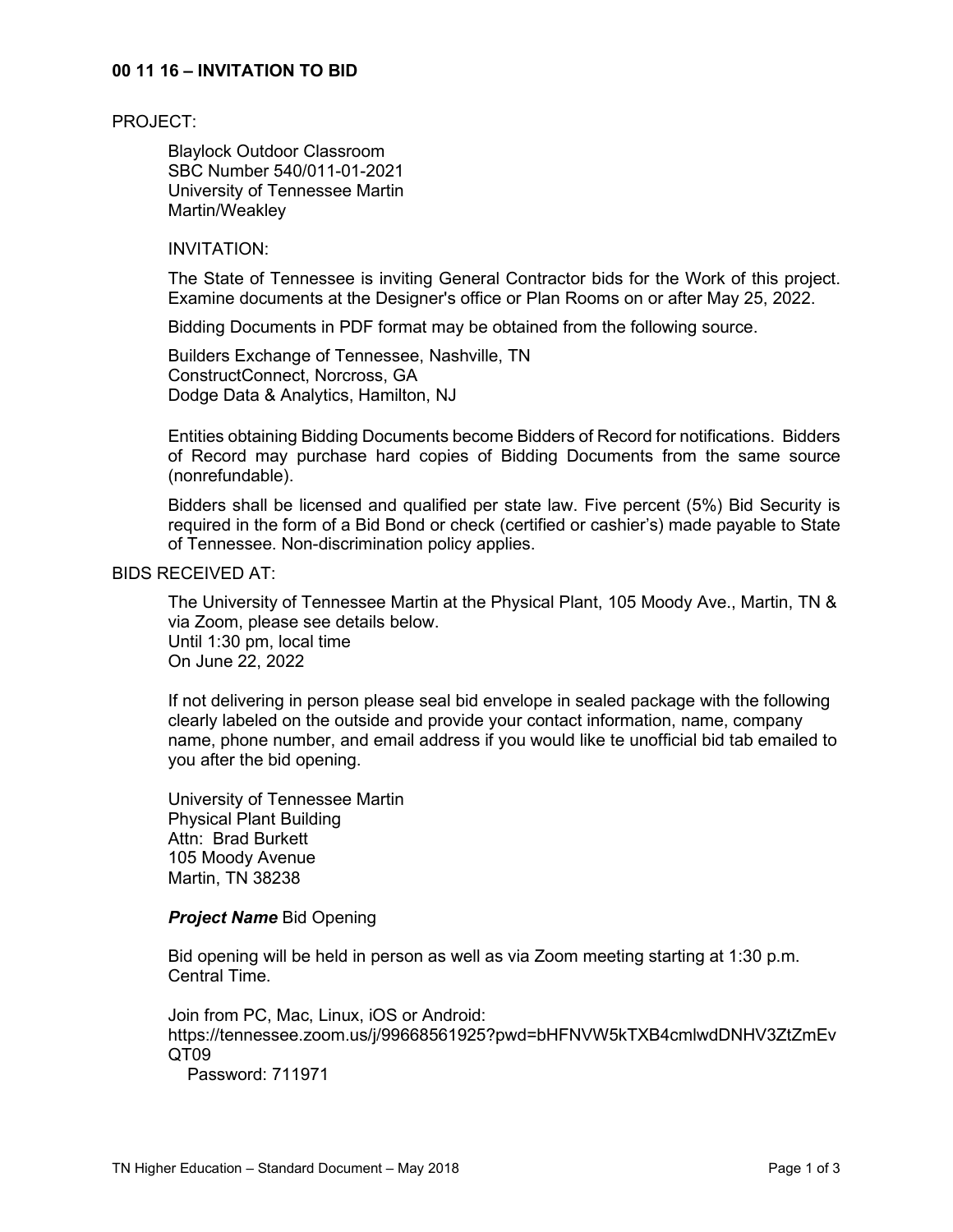Or iPhone one-tap (US Toll): +13017158592,99668561925# or +13126266799,99668561925#

Or Telephone: Dial: +1 301 715 8592 (US Toll) Meeting ID: 996 6856 1925 International numbers available: https://tennessee.zoom.us/u/ajAK70DiW

Or an H.323/SIP room system: H.323: 162.255.37.11 (US West) or 162.255.36.11 (US East) Meeting ID: 996 6856 1925 Password: 711971

 SIP: 99668561925@zoomcrc.com Password: 711971

# PRE-BID CONFERENCE AT:

The University of Tennessee Martin at the Physical Plant,105 Moody Ave., Martin, TN & via Zoom, please see details below. At 1:30 pm, local time On June 8, 2022

Join from PC, Mac, Linux, iOS or Android: https://tennessee.zoom.us/j/93109883237?pwd=bXhXUXdCMnFqanp0aUNlTzVvcnBUd z09

Password: 210903

Or iPhone one-tap (US Toll): +13126266799,93109883237# or +16468769923,93109883237#

Or Telephone:

 Dial: +1 312 626 6799 (US Toll) Meeting ID: 931 0988 3237 International numbers available: https://tennessee.zoom.us/u/aem04o4TWU

Or an H.323/SIP room system: H.323: 162.255.37.11 (US West) or 162.255.36.11 (US East) Meeting ID: 931 0988 3237 Password: 210903

 SIP: 93109883237@zoomcrc.com Password: 210903

## PLAN ROOMS:

Memphis Builders Exchange, Memphis, TN West Tennessee Plan Room, Jackson, TN